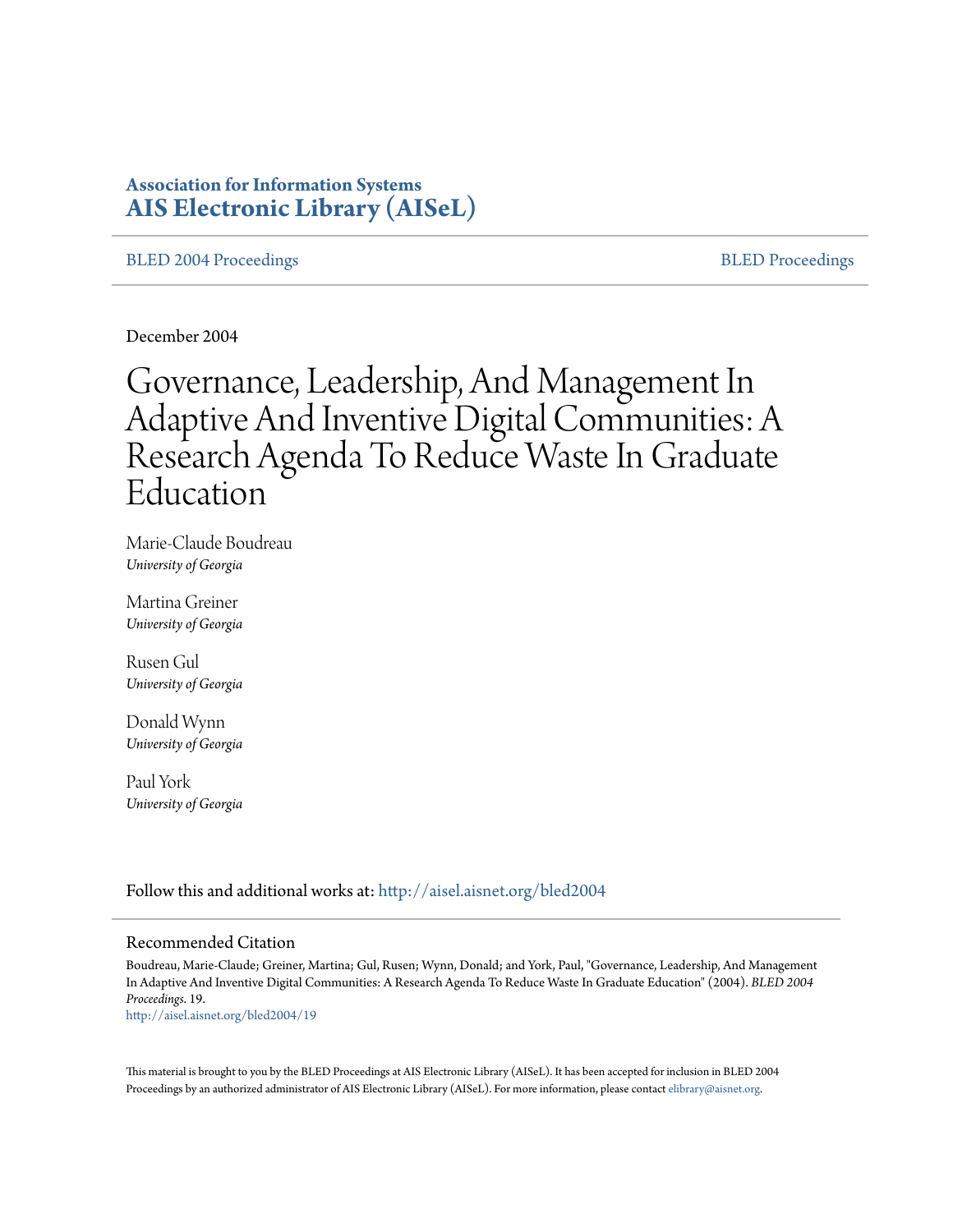# **17th Bled eCommerce Conference**

**eGlobal** 

Bled, Slovenia, June 21 - 24, 2004

# **Governance, Leadership, And Management In Adaptive And Inventive Digital Communities: A Research Agenda To Reduce Waste In Graduate Education**

**Richard T. Watson, Marie-Claude Boudreau, Martina Greiner, Donald Wynn, Paul York, Rusen Gul** 

> University of Georgia, United States rwatson@terry.uga.edu

#### **Abstract**

*Building on transaction cost economics, this work describes the four different forms of communities and introduces transaction benefits as a means of explaining their existence. A research project to investigate governance, leadership, and management in two of the four forms of communities, adaptive and inventive, is described. It is argued that these digital communities are a way of engaging graduate students in wealth creation and thus 'waste' in graduate education can be reduced.* 

#### **1 Introduction**

Market economies center their activities on wealth creation, and foster governance mechanisms (primarily markets and hierarchies) that are efficient wealth builders. The success of market economies depends on their ability to continue to create customer value in a competitive global environment. A major source of the talent that they need in order to remain successful is the higher education system. Ironically, most of what students produce while in graduate school is 'thrown away.' Assignments are usually discarded once completed, with the exception of the doctoral thesis. In effect, society discards much of the work of its most important next generation of wealth creators. We believe that one of the reasons for this 'waste' is the lack of deployment of a governance mechanism that can harness the economic value of graduate student work.

In this paper, we analyze the different forms of a new governance structure, the community, and discuss its potential to create wealth. We describe two projects in different types of communities that are the focus of our research effort to understand digital community success and their potential for wealth creation.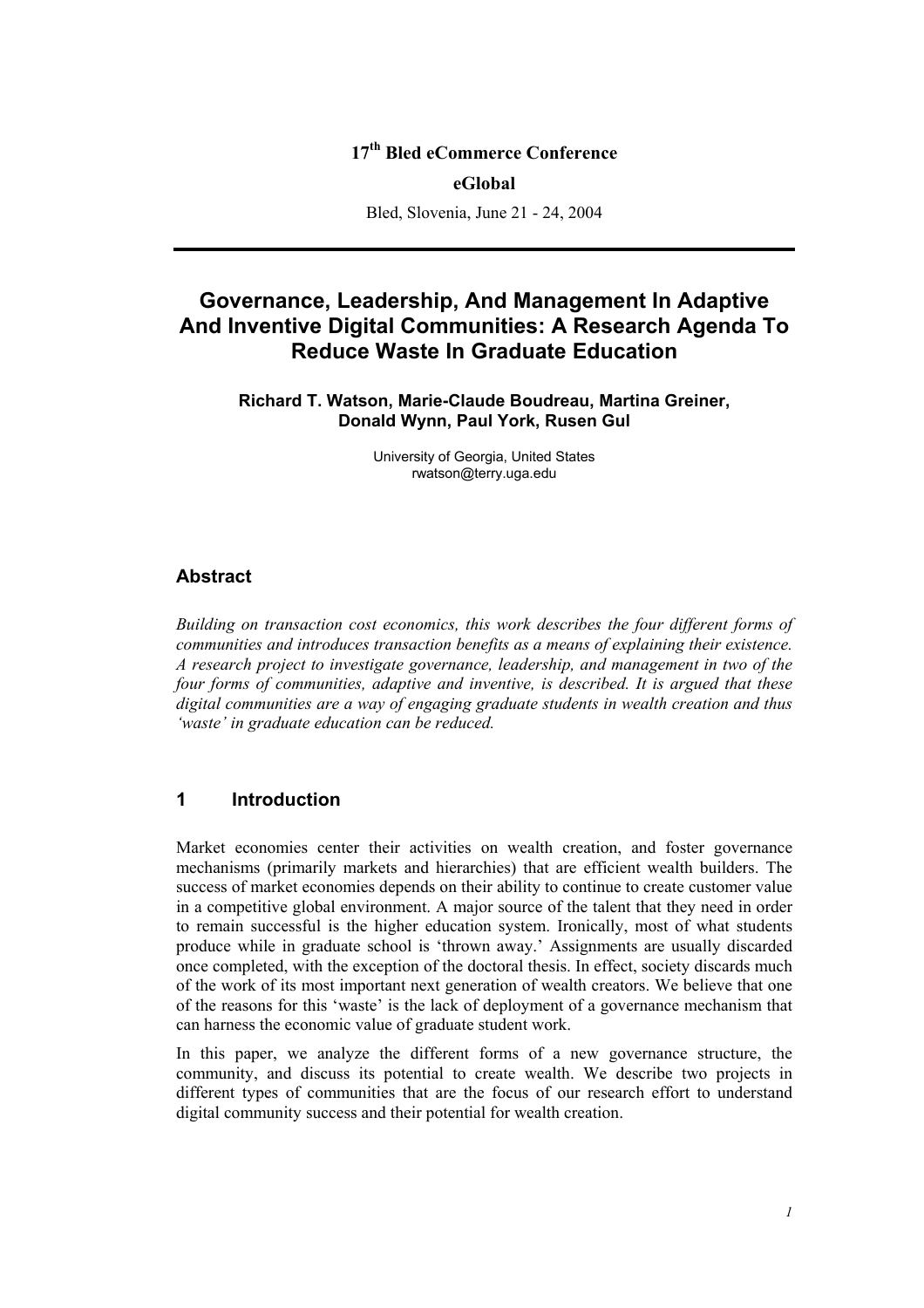# **2 Communities As Creators Of Economic Wealth**

A **community** is an organizational form for economic value creation that is characterized by voluntary membership, high autonomy, and whose members receive little or no financial rewards (Watson, Boudreau et al. 2004). Communities are open to all, and with the spread of the Internet, they are becoming more common. As long as a person has Internet access and a certain level of education, he or she can participate in such communities. Interest in studying these communities has surfaced, but researchers have adopted different terms to refer to them: virtual communities (Shumar and Renninger 2002; Lee, Vogel, and Limayem 2003), Internet communities (King 1996), online communities (Williams and Cothrel 2000; Lutters, Ackerman, and Linn 2003), digital communities (Ormerod 1999), and community networks (Carroll and Rosson 1996; Schuler 1996). The significance of these terms varies slightly, but the underlying concept is that these communities differ from co-located communities by offering a wider range of options for participation and by allowing community size to grow, unconstrained by physical space. These communities also have tremendous potential to influence economic development, education, and knowledge transfer.

The community is a potentially superior method to hierarchies and markets for the identification and allocation of creativity (Benkler 2002; Roberts 2003). Creative individuals are free to add their ideas and skills to the communal production (Fielding 1999). Those communities that can recruit members from a wide range of cultures and countries might be particularly well positioned for creative growth because they can tap a diverse set of values, perspectives, and knowledge. Because they will have more sensors in the global environment, they should also be more able to sense and react to change. In a post-industrial society, where knowledge and creativity are the foundation of economic well being, it is imperative that we learn more about communities and investigate the circumstances under which they thrive. Accordingly, we have started a research project to identify successful governance mechanisms, leadership styles, and management practices (GL&M) in two particular types of communities (later discussed). More specifically, we propose that governance, leadership, and management individually influence community success. Also, given the predominance of leadership, we also suggest that this factor has an influence on the governance mechanisms and management practices that will be selected (Figure 1).



*Figure 1: General Conceptual Model*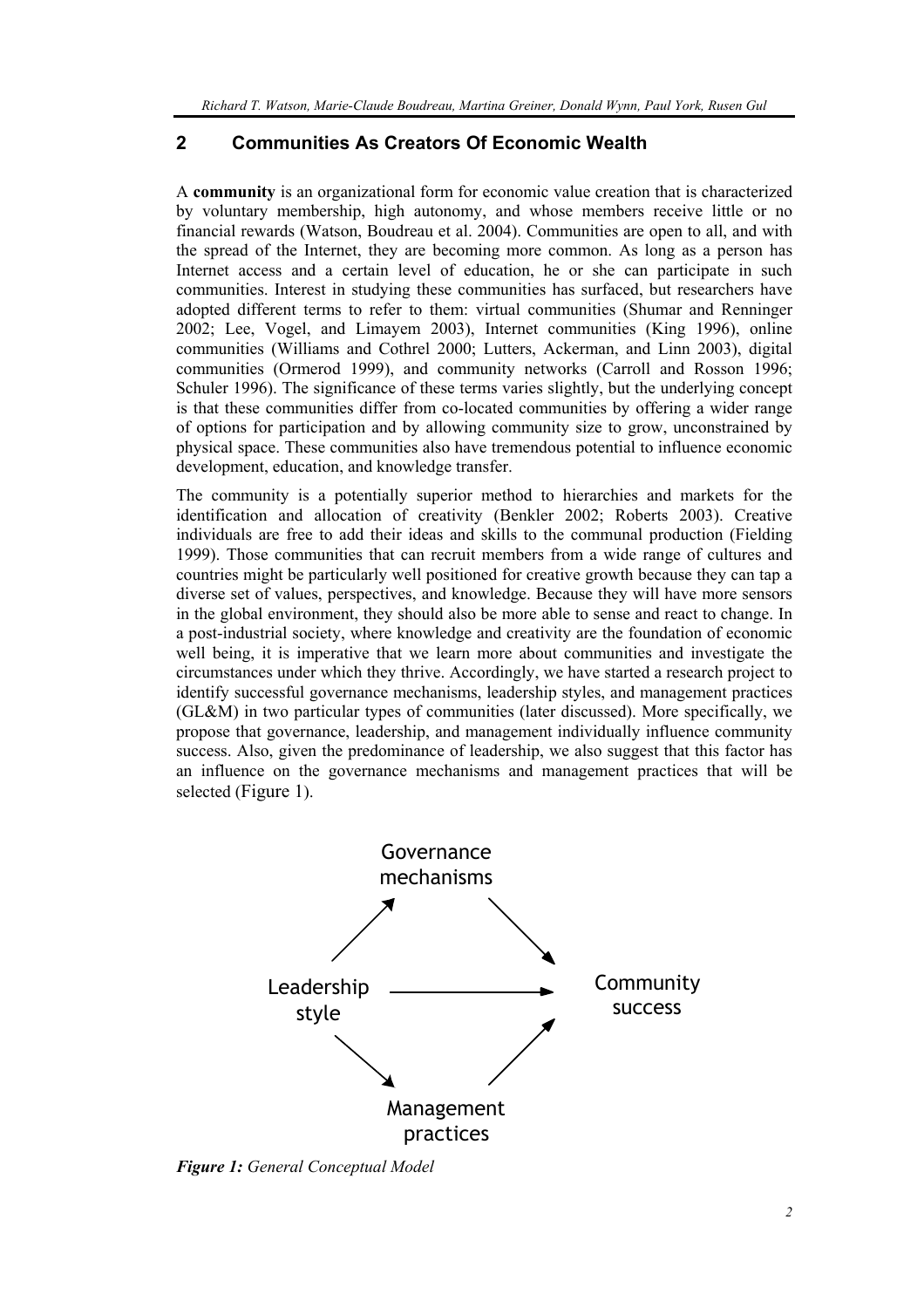# **3 Conceptual Foundations**

We start by examining transaction cost economics, a well-accepted theory for explaining organizational form. After reviewing several communities, we then introduce the concept of transaction benefits, which we use to develop a taxonomy of communities. Then, in order to discuss and undertake research about successful GL&M, the concepts of governance, leadership, and management are clearly distinguished and defined prior to outlining the research project.

### *3.1 Transaction Cost Economics*

Transaction cost economics (TCE) asserts that the transaction is the basic unit of economic activity, where a transaction cost is a cost incurred in making an economic exchange. Transaction costs are those over and beyond the price of the product or service procured. TCE maintains that firms and markets are alternative approaches to organizing economic activity (Arrow 1974) and that firms need to align governance structure and transaction characteristics (Williamson 1985).

Transaction costs depend on how the transaction is organized. Hierarchies bear the costs of managing and monitoring personnel and purchasing inputs. Market-based costs include source selection, contract management, and performance monitoring. TCE also recognizes the network, distinguished by strong personal ties among the participants, as a third governance structure. We capture the essence of TCE in Figure 2..





TCE has been extended to include communities by adding a fourth form to the existing three governance structures (Demil and Lecocq 2003) (see Figure 3). The key discriminating dimensions are incentives and control. Incentives motivate agents to be effective producers. Control is the capacity of a governance structure to contain opportunistic behaviors and to align the behavior of agents implicated in a transaction.

|         |      | Intensity of incentives |         |  |
|---------|------|-------------------------|---------|--|
|         |      | Low                     | High    |  |
| Control | High | Hierarchy               | Network |  |
|         | Low  | Community               | Market  |  |

*Figure 2: Governance Structures*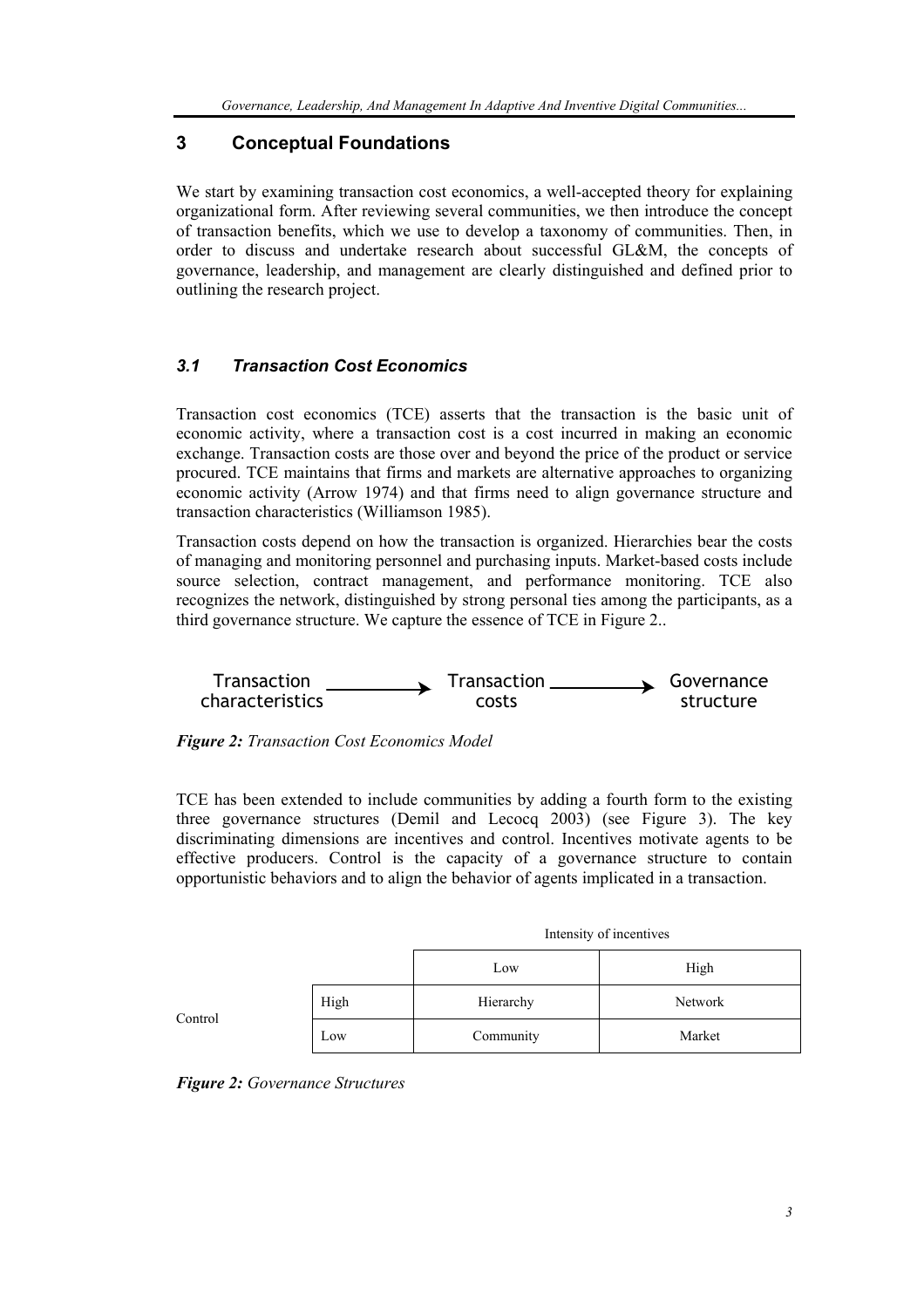# *3.2 Examples Of Communities*

Communal production is not necessarily a recent phenomenon. By examining some other community projects, we can gain some general insights into the nature of this governance structure.

# *3.2.1 The Oxford English Dictionary*

An early form of community is the *Oxford English Dictionary (OED)*. In 1857, the Philological Society of London decided to create a new dictionary that would record the history of each word. The project called for volunteers to read certain publications, make word lists, and look specifically for certain words in which the dictionary's team was interested. Volunteers were required to submit a slip of paper identifying where they found a particular word and a sentence illustrating its use. The first editor estimated he would receive 60-100,000 slips of paper. Eventually, the project received six million slips from tens of thousands of volunteers (Winchester 1998).

# *3.2.2 Academic Journals*

Scientific societies first appeared in the  $16<sup>th</sup>$  and  $17<sup>th</sup>$  centuries in Europe. Scientific societies facilitate academic communication through their journals and conferences. The intellectual work of reputable academic journals and conferences is almost always handled by academics. The editor, editorial board, and reviewers are usually scholars or highly experienced practitioners. Most receive no payment for their work.

### *3.2.3 Open Source Software*

While programmers have shared software from the early beginnings of programming, the foundation of the open source movement was the decision of Richard Stallman in 1985 to create the Free Software Foundation and GNU General Public License (GPL). The movement gained considerable momentum in 1991 when Linus Torvalds released on the Internet the core source code for Linux (Demil and Lecocq 2003).

Typically, developers work without financial remuneration; they are self-organizing entities that coalesce around the production of a software product (Stewart and Gosain 2001). Open source development is seemingly chaotic and anarchistic (Kuwabara 2000), but looking at successful open source communities like Apache, Linux, etc., it is apparent that some have strong GL&M (Fielding 1999; Bretthauer 2002).

# *3.2.4 Wikipedia*

Wikipedia  $\epsilon$ en2.wikipedia.org> is a multilingual free online encyclopedia established in January 2001. The English version now contains more than 250,000 articles<sup>1</sup>. Wikipedia is an open collaborative effort written and edited by its readers. Any entry can be edited by anyone. If we examine the entry for "transaction cost," we see that the original entry

l

 $<sup>1</sup>$  As of April 2004.</sup>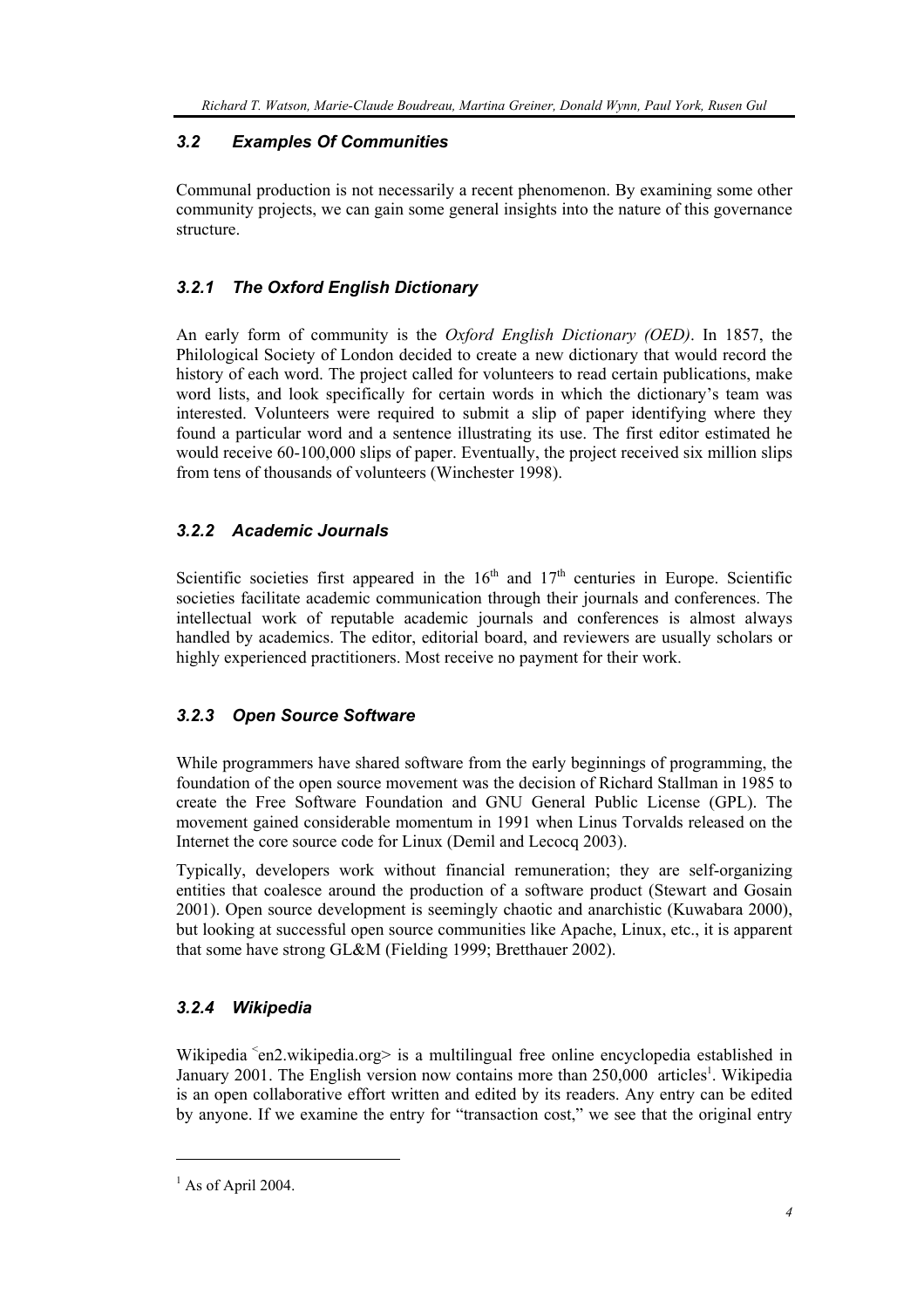was made on November 8 2002, and there have been six amendments since then. Thus, no one person is associated with the authorship of an entry, and, furthermore, there might not be an editor-in-chief. Any reader can also participate in a discussion of a page's content and request new topics.

### *3.3 Transaction Benefits*

The focus of TCE is on transactions costs, but transactions also have benefits. In a manner analogous to transaction costs, *transaction benefits* are the benefits incurred in making an economic exchange. Transaction benefits are above and beyond those benefits of direct financial return (Watson, Boudreau et al. 2004). Thus, a person employed by a firm gets direct benefits of a salary, health insurance, and so forth. The same person might gain transaction benefits of reputation, collegiality, intellectual challenge, skill development, and enhanced self-esteem. In the case of a community, the transaction benefits are all that most participants gain. Thus, the TCE model (see Figure 2) needs to be extended, particularly to account for communities, by including transaction benefits (see Figure 4).



*Figure 3: Transaction Governance Relationship* 

Consider an entrepreneur entering the software business by hiring programmers. The entrepreneur encounters all the traditional transaction costs (e.g., monitoring performance) and major direct costs of paying the programmers. Thus, it is not surprising that the governance structure is a hierarchy with high control mechanisms to motivate employees and coordinate their work

Another entrepreneur might take the approach of recruiting volunteers to work on writing the same software. In this case, the transaction costs are much lower, but not zero (Demil and Lecocq 2003). However, in order to accomplish the project's goals, the entrepreneur must find a way of creating transaction benefits in order to motivate the programmers.

## *3.4 Forms Of Global Communities*

Communities come in a variety of forms, as the preceding cases illustrate. We can gain some further insight into these variations by analyzing the key characteristics of each type. As a starting point, we review a model explaining diversity in global firms. Bartlett and Ghoshal (1987) propose four strategies emerging from the combination of two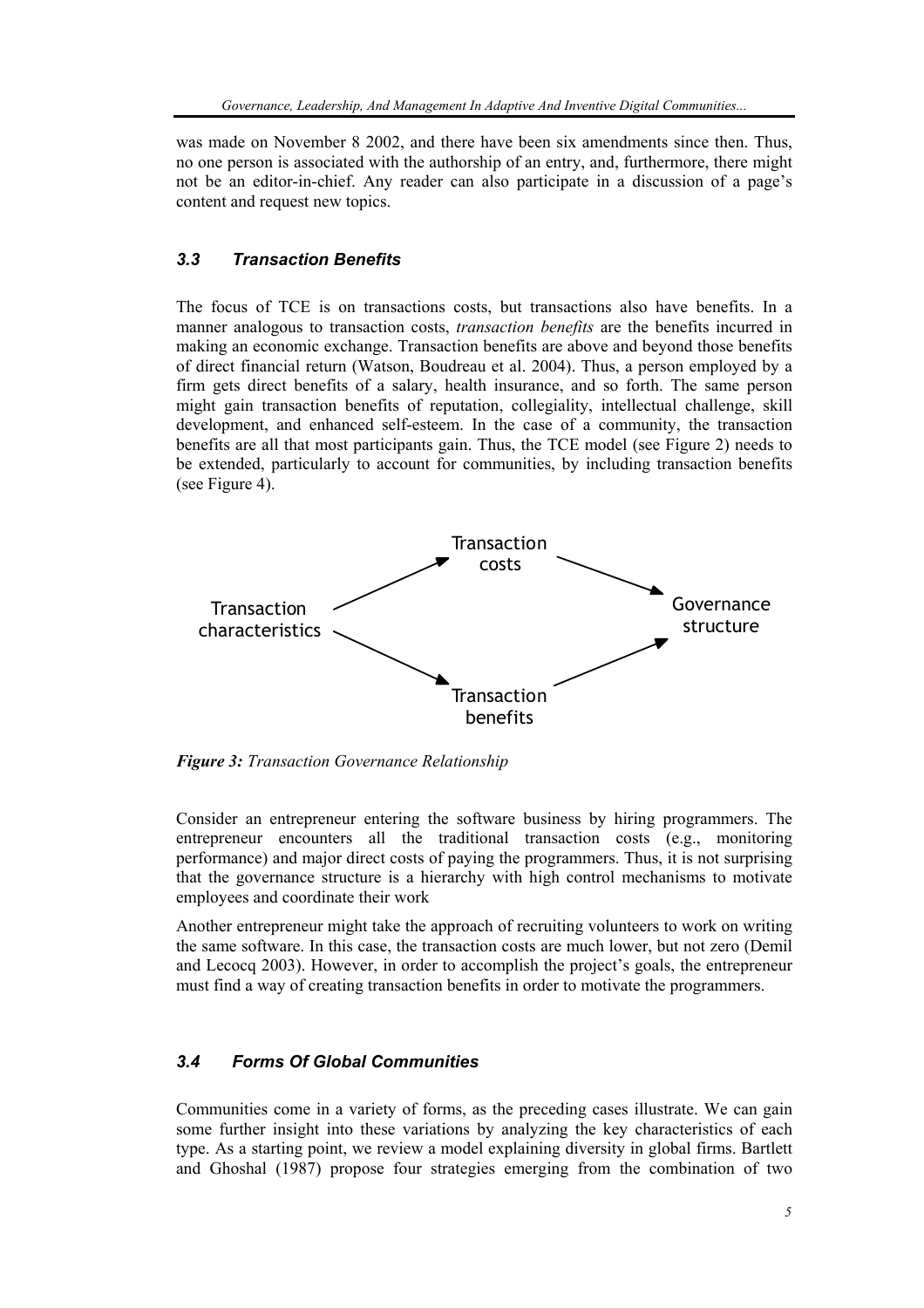criteria regarding (1) the need to be responsive (i.e., to accommodate different local preferences), and (2) the need to reduce costs (i.e., to benefit from economies of scale and standardization). Depending on the importance of each criterion a firm wants to emphasize to achieve greater effectiveness, it should choose one of four strategies: global, multinational, international, or transnational.

The corporate strategies identified by Bartlett and Ghoshal (1987) relate to one governance structure, the hierarchy. If we conduct a similar analysis for the community governance structure, we can also identify four forms (see Figure 5). In this case, the horizontal dimension is responsiveness, as communities must be responsive to their consumers' needs. The second dimension is transaction benefits. A community is reliant for its continuity on the transaction benefits that members derive. If members' transaction benefits are too low, then members will drop out and new recruits will not be forthcoming. Accordingly, based on the importance of each criterion a community wants to emphasize, it will settle on one of four types (Watson, Boudreau et al. 2004).

|                      |      | <b>Responsiveness</b> |           |  |
|----------------------|------|-----------------------|-----------|--|
|                      |      | LOW                   | High      |  |
| Transaction benefits | High | <b>Diffusive</b>      | Inventive |  |
|                      | Low  | <b>Restrictive</b>    | Adaptive  |  |



- **Restrictive** communities focus on producing and maintaining one product, which indicates low responsiveness, and the majority of participants receive few transaction benefits. The *OED* is a good example of a restrictive community project.
- **Diffusive** communities concentrate on the diffusion of knowledge to a specific audience. The production of academic journals is an exemplar of such a community. Journals are diffusive in two ways. First, the journal is a medium for disseminating information, and second, it is a way of developing skills within the community. The contributors to journals (e.g., authors, editors, and reviewers) gain high transaction benefits because their work is often recognized, helps them to learn their discipline, advances their career, or builds their reputation. Responsiveness is low, as journals are targeted to a specific readership.
- An **adaptive** community, Wikipedia for example, is one where the central goal of the community is quite fixed, and many work on creating and modifying the community's service. The operations of the community are relatively autonomous and transaction benefits are low, but responsiveness is high. For example, the French Wikipedia has the same look and feel as the English version, but, other than sharing the base software and dominant goal, it is quite independent.
- **Inventive** describes those communities where transaction benefits and local responsiveness are high. The community is efficient, because there is a broad based market for ideas and the egalitarian nature of the community means innovative products will stand or fall on their merit (Roberts 2003). In an open source project, programmers can adapt the code to local conditions, and thus the community is responsive to varying environments. Furthermore, participants can learn from each other, because they can see the architecture of the system and the code for any modules. They can also receive benefits from the community,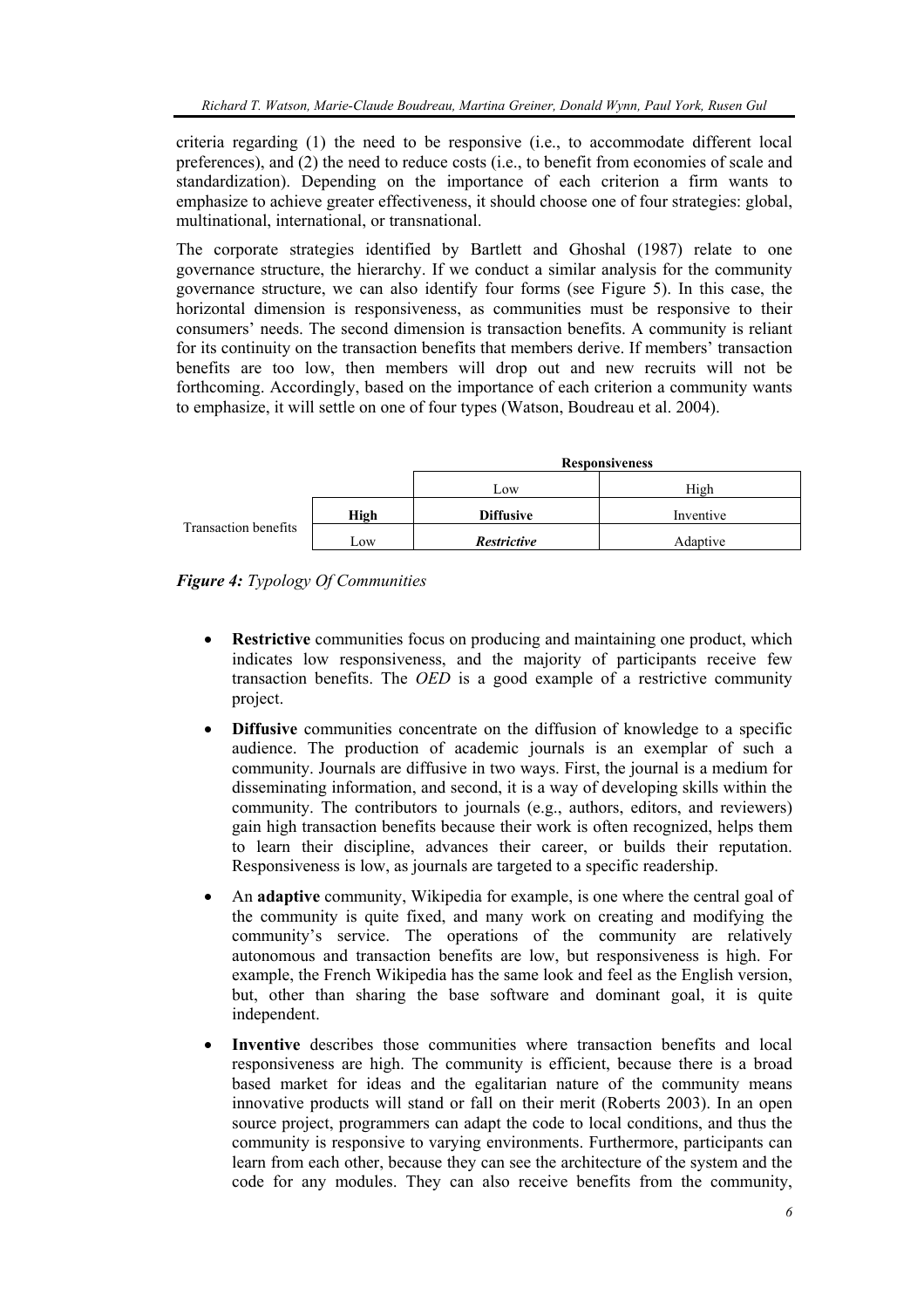through the improvement of their programming skills and a potential boost on their self-esteem and reputation.

From our perspective, the last two types of communities, adaptive and inventive, are the most interesting as they are fairly recent organizational inventions forged from the Internet crucible. Restrictive and diffusive communities have operated for some years, and more is known about them. Adaptive and inventive communities are newer, and are likely to have a great impact on wealth creation. Because of their almost total reliance on digital interaction, we refer to these two types of communities as "digital communities".

#### *3.5 Governance Mechanisms*

Governance establishes a coordination mechanism, applies to the community as a whole, and involves some kind of rules. Governance refers to the means to direct and control the community beyond solely the power of only a few people. Thus, the basic intent of governance is to establish how the members and working efforts of the community can be coordinated. Although the importance of governance is apparent in the open source literature, there is no consensus about what governance structure is the most appropriate, and how to distinguish governance from other operational related concepts.

Transaction cost economics [29], along with agency theory [6], have traditionally been leveraged to better understand governance structures between different parties involved in a transaction. However, given our focus on benefits rather than costs, the ideas of property rights (related to TCE) and principal-agency (related to agency theory) are of limited use to the study of governance structures within communities. Accordingly, we elect to focus on social aspects of governance, rather than economic ones. Governance thus includes policy setting, rules and institutions, membership management, monitoring, sanctioning and rewarding, licensing, shared decision-making, and conflict resolution. The following working definition for governance, within the context of communities, is proposed:

Governance constitutes the organization of the community. It includes the rules that describe the community, its institutions, and its written and unwritten laws governing the community internally and externally.

The underlying governance mechanisms supporting a community, and more specifically its mode of coordination and control, remain to be understood (Benkler 2002; Lakhani and Hippel 2003). Alternative perspectives on governance in open source, for instance, are inconsistent. One perspective argues that open source communities function like clans, in which trust is the central coordination mechanism (Stewart and Gosain 2001). Another view suggests that governance does not necessitate trust as a key element for coordination (Gallivan 2001). Rather, control is the alternative to coordination, so that the existence of control mechanisms may reduce the need for coordination mechanisms (Das and Teng 1998). Yet another analysis claims that the organizational structure sustaining OSM is one of a "bazaar" (Demil and Lecocq 2003; Raymond and Tompa 1988). There is a need for research to investigate community governance structures and to resolve existing inconsistencies.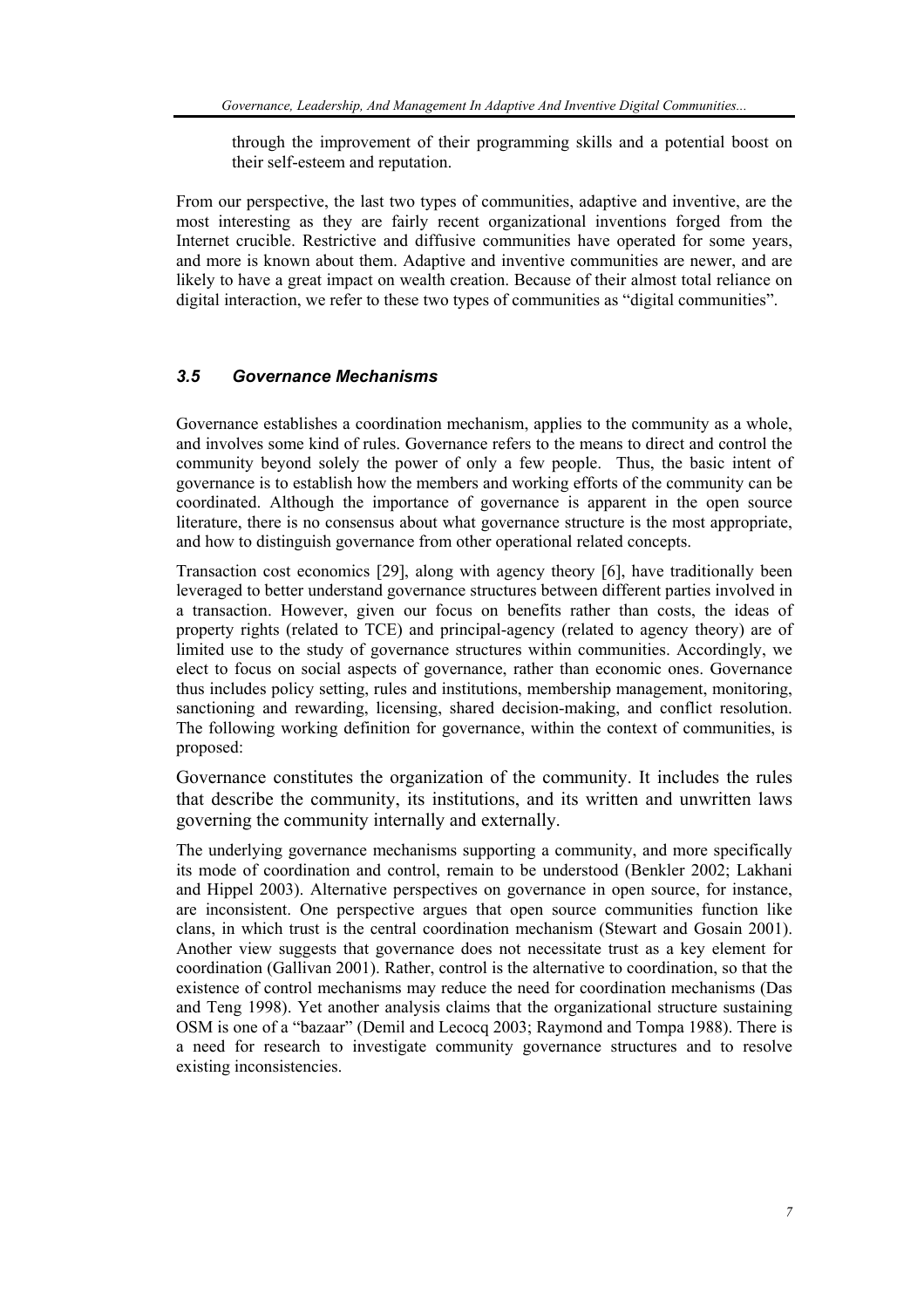#### *3.6 Management*

Before proceeding, we need to distinguish between management and leadership. Management copes with the complexity of the work within an organization and has the objective to "produce a degree of predictability and order" (Kotter 1990). In contrast, leadership focuses on a longer time frame, on strategy, and on change. Thus, management can be seen as the implementation whereas leadership as the direction-setting part. Thus, our working definition for management is:

Management is the planning, organizing, and controlling of the work of individuals and groups within the community.

Although there is most often a leader or leadership team for a community, even the existence of a "manager" cannot be guaranteed from project to project; many communities are "self-managed" or "self-organized." However, the overall management responsibilities for planning, organizing, and controlling people must exist within each of these communities regardless of structure.

What research is available on community management practices is scattered among a number of research articles and intertwined within discussions of other constructs. There are significant gaps in the scholarly analysis of management within communities. Existing management systems need to be analyzed alongside the existing body of management research to determine if they fit within existing theoretical bases. If not, new theory should be proposed and validated to explain management within communities.

# *3.7 Leadership*

Leadership is a very broad and multidimensional concept, with many definitions and overlapping borders to management (Yukl 2002). Discussions of leadership in open source communities, for example, concentrates mostly on the influence of a salient leader like Linus Torvald, on the role of the project leader or administrator, and on leadership as the decision-making process.

Leadership is the inspiring and influencing act in order to direct, align, and motivate people towards a common goal.

Power is a central component of leadership, because different kinds of social powers can be used to influence and direct people within an organization (French and Raven 1960). The open source literature suggests that power based on technical expertise (expert power) or reputation (referent power) may be the important power bases in the communities whereas exercising power based on pressure (coercive power) may only have limited or no success at all (Butler, Sproul, and al 2002; Sharma, Sugumaran, and Rajagopalan 2002). Although the distinct characteristics of a community are likely to change how leadership is typically exercised, little is known about how, exactly, this leadership occurs and is executed.

# **4 Framework And Research Questions**

Our research plans to address three major questions related to GL&M:

1. *What are the governance mechanisms necessary for community success*?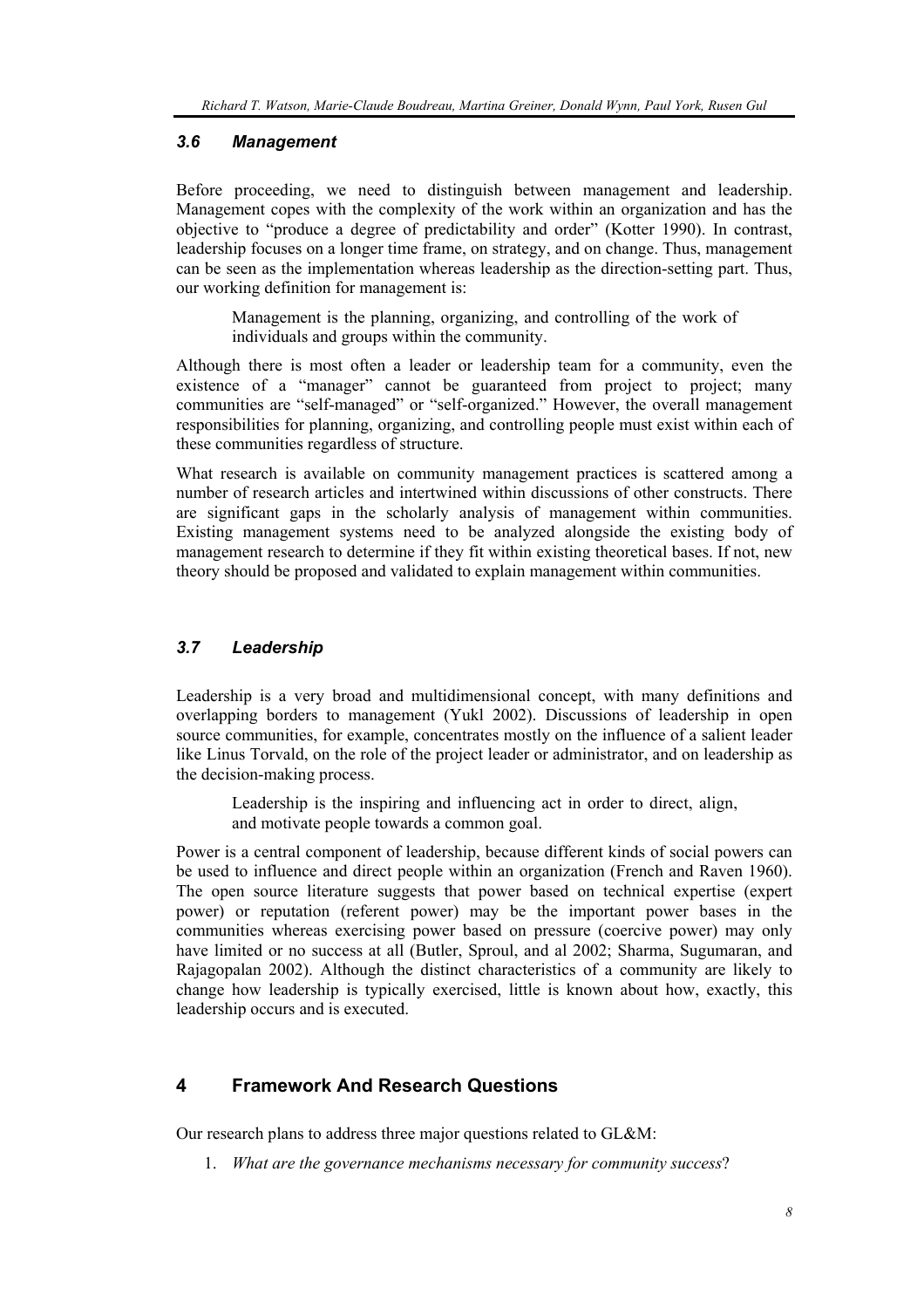- 2. *What are the leadership styles necessary for community project success*?
- 3. *What are the management practices necessary for community success*?

In each case, we will consider multiple measures of success, but our major focus will be on wealth creation, which is the accepted prime measure of achievement of other governance structures. More specifically, we are interested in wealth creation in the context of graduate education, as this is the area where we readily witness how intellectual products resulting from academic efforts are too frequently discarded. We propose the reversal of this trend within academic digital communities by adopting governance, leadership, and management structures more suitable to this type of community.

# *4.1 Methodology*

Our attention is centered on digital communities, which include both adaptive and inventive communities. A four-pronged approach to learning about GL&M in adaptive and inventive communities is planned. These elements will be overlapping and some will occur concurrently and iteratively. *First*, we have to develop definitions of the key concepts (e.g., community success) and determine methods for operationalizing them. *Second*, we will interview community contributors. *Third*, we will conduct a structured analysis of community projects. Through these second and third phases, our goal is to discover the GL&M structures underlying communities. *Fourth*, we will participate in the GL&M of two community projects (one adaptive, the other inventive) as action researchers. The main objective of this phase is to implement and study the most successful GL&M structures uncovered in the preceding phases.

Action research, which typically falls into the realm of qualitative research approaches, aims to contribute both to the practical concerns of people in an immediate problematic situation and to the goals of social science by joint collaboration within a mutually acceptable ethical framework (Rapoport 1970). This research method has been used in the social and medical sciences since the mid-twentieth century, and has increased in importance for IS towards the end of the 1990s. When theory seeks to be applied to practice, as is the case within this fourth element, the action research methodology is apt. The two community projects initiated by this action research methodology are now described.

# *4.2 The Adaptive Project*

In January 2004, an adaptive project to create an open XML textbook < wikibooks.org/wiki/XML> based on Wiki software (Leuf and Cunningham 2001) commenced. Using a graduate class as the catalyst, the goal is to engage other professors and students in developing the text in English and Chinese, and possibly Turkish, in 2004. Later this year, we plan to publicize the project to other scholars so that their students might build upon it. The students' efforts will not only benefit them, but all future readers.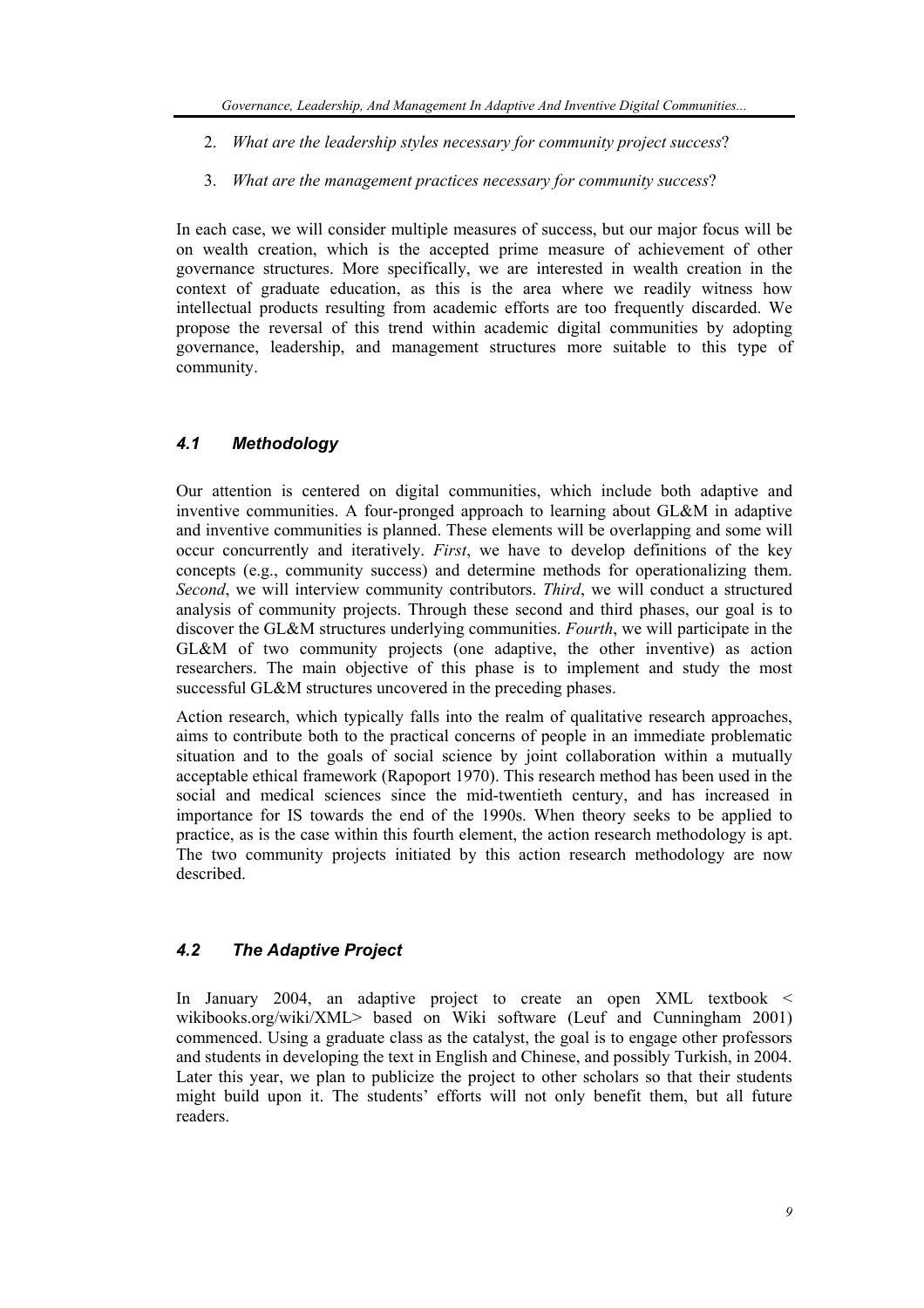## *4.3 The Inventive Project*

In the first half of 2003, the open tourism consortium (OTC)  $\leq$ www.opentourism.org  $\geq$ was created. Its goal is to establish an organization to participate in the open development of publicly available standards and software to support tourism (Watson, Akselsen et al. 2004). OTC's goals are to support information services for the three phases of tourism: pre-tour (planning), touring, and post-tour (reminiscing). OTC plans to develop:

- TourDM—a standard data model for tourism objects and events;
- TourML—an XML based data exchange language for objects and events of interest to tourists;
- TourML parser—an open source program to parse TourML files and insert the data into a relational database based on the standard data model;
- TourStyle—a set of stylesheets for transforming output to a device's characteristics;
- TourCMS—a content management system for tourism authorities;
- TourImplement—guidelines and tools to assist implementation.

By January 2004, OTC has grown to around 100 members, mainly university faculty, from more than a dozen countries. As many of the university faculty members intend that their students participate in projects related to OTC, the potential participant pool is in the thousands.

# **5 Contribution**

The community is a disruptive governance structure that has already had a significant impact on the development of software. There is potential to transfer the knowledge gained from studying how community projects are managed to other information-oriented organizations to improve their performance. Thus, there are four major contributions. *First*, because little beyond the anecdotal has been researched on digital communities and their collective dynamics (Dempsey et al. 2002), an important knowledge gap will be addressed. *Second*, as knowledge becomes increasingly important to our economy, we should expect communities to proliferate. For example, business involvement with OSM has resulted in open source becoming a multi-billion dollar industry (Feller and Fitzgerald 2000). Developing knowledge about a key factor, GL&M, for community success can have a significant impact on productivity. *Third*, the community model can be potentially used for a vast array of transactions that create economic wealth (Demil and Lecocq 2003; Benkler 2002). It has already been applied to law (Torvalds and Diamond 2001), investment (Schmerken 2000), and virtual organizations (Gallivan 2001). The findings will shed light on a very important phenomenon affecting the way knowledge workers collaborate within an Internet economy to create wealth. *Fourth*, the project will create knowledge about an approach to education that is based on recognizing that graduate students can participate in wealth creation and that their assignments should not be scrapped once completed. In both projects describe earlier, community participants, mainly graduate students, will create wealth because their deliverables will not be disposed of when the class completes. Rather, their assignments will become the starting point for other classes to build upon. We posit that such an approach to education, if supported by the appropriate GL&M, can be an essential element of a continuing, accumulative economic value formation effort.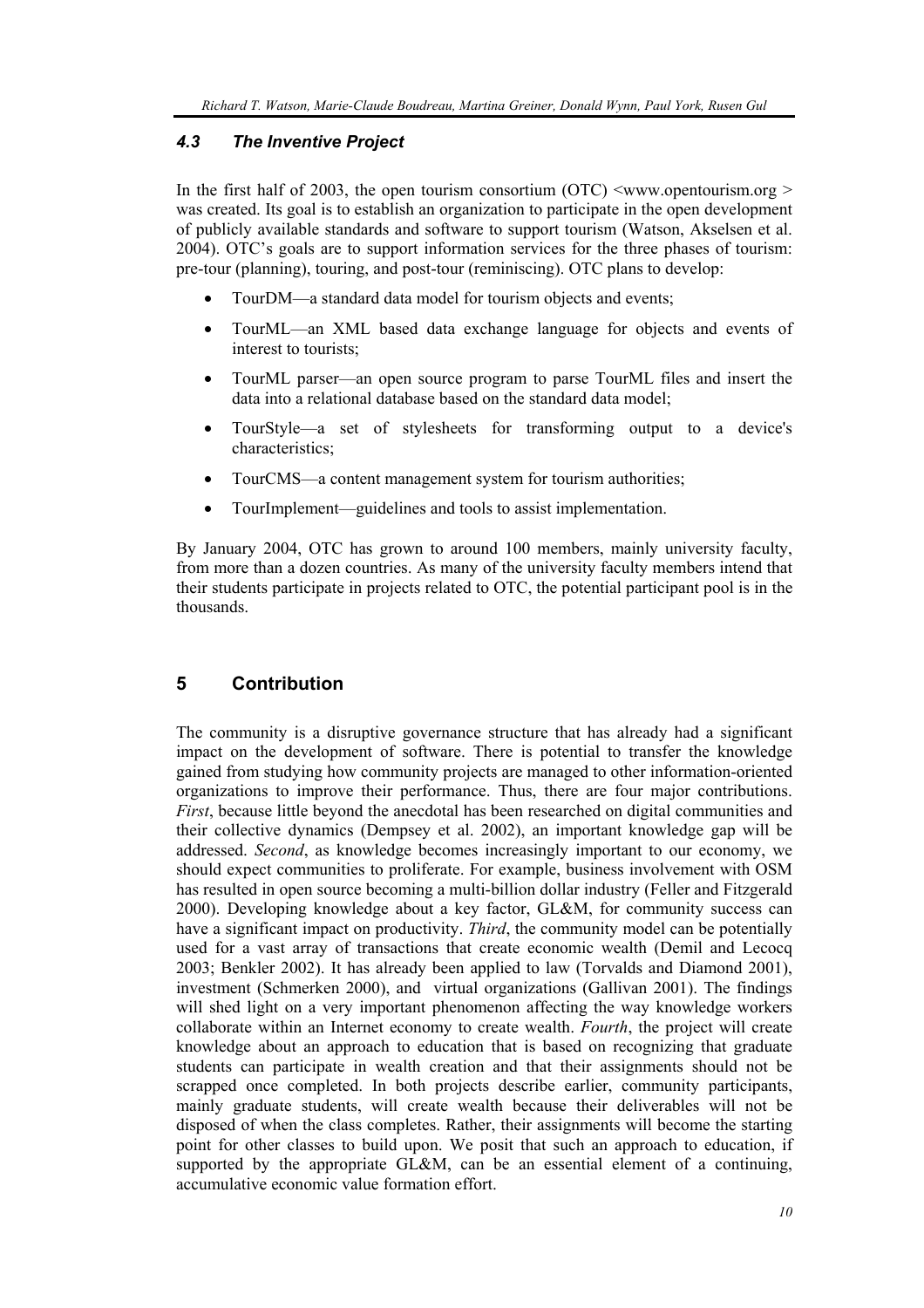### **6 Conclusion**

New ITs create opportunities for society to redesign its wealth creation mechanisms. Open communities, once quite rare but now flourishing because of the Internet and associated technologies, have already transformed the creation of some information services and products. We will not realize the full power of this new type of organizing until we thoroughly identify appropriate governance mechanisms, understand which leadership styles are effective, and what management practices are necessary. Organizations have gained much from intensive and prolonged investigation of the other governance structures (hierarchies, markets, and networks) and most would concede that this work has greatly improved performance of these organizational forms. It is time to begin rigorous and ongoing studies of the fourth form of organizing wealth creation.

There is much waste in education that could be avoided. Student projects should not be automatically written-off when completed. Wasting wealth creating intellectual resources can be reduced if we create GL&M infrastructures to support international community projects that simultaneously support learning, wealth creation, and development of crosscultural skills. It is our intention, through this research project, to demonstrate an innovative infrastructure for education and to learn successful GL&M practices to support this infrastructure.

# **References**

- Arrow, Kenneth Joseph. (1974). "The limits of organization". [1st ed, The Fels lectures on public policy analysis. New York, NY, Norton.
- Bartlett, C. A., and S. Ghoshal. (1987): Managing across borders: new strategic requirements. Sloan Management Review Vol. 29, No. 1, pp. 43-53.
- Benkler, Yochai. (2002): Coase's penguin, or, Linux and the nature of the firm. The Yale Law Journal Vol. 112, No. 3, pp. 369-446.
- Bretthauer, David. (2002): Open source software: A history. Information Technology and Libraries Vol. 21, No. 1, pp. 3.
- Butler, B., L., Sproul, and et al. (2002). Community Effort in Online Groups: Who Does the Work and Why? In Leadership at a Distance, edited by S. W. L. Atwater.
- Carroll, John M., and Mary Beth Rosson. (1996): Developing the Blacksburg Electronic Village. Communications of the ACM Vol. 39, No. 12, pp. 69-74.
- Das, T.K. , and B. Teng. (1998): Between trust and control: developing confidence in partner cooperation in alliances. Academy of Management Review Vol. 23, No. pp. 491–512.
- Demil, Benoit, and Xavier Lecocq. (2003). Neither market nor hierarchy or network: the emerging bazaar governance, [cited Apr 30 2004]. Available from http://opensource.mit.edu/papers/.
- Dempsey, Bert J., Debra Weiss, Paul Jones, and Jane Greenberg. (2002): Who is an open source software developer? Communications of the ACM Vol. 45, No. 2, pp. 67.
- Feller, J., and B. Fitzgerald. (2000). A framework analysis of the open source software development paradigm. In Proceedings of the International Conference of Information Systems.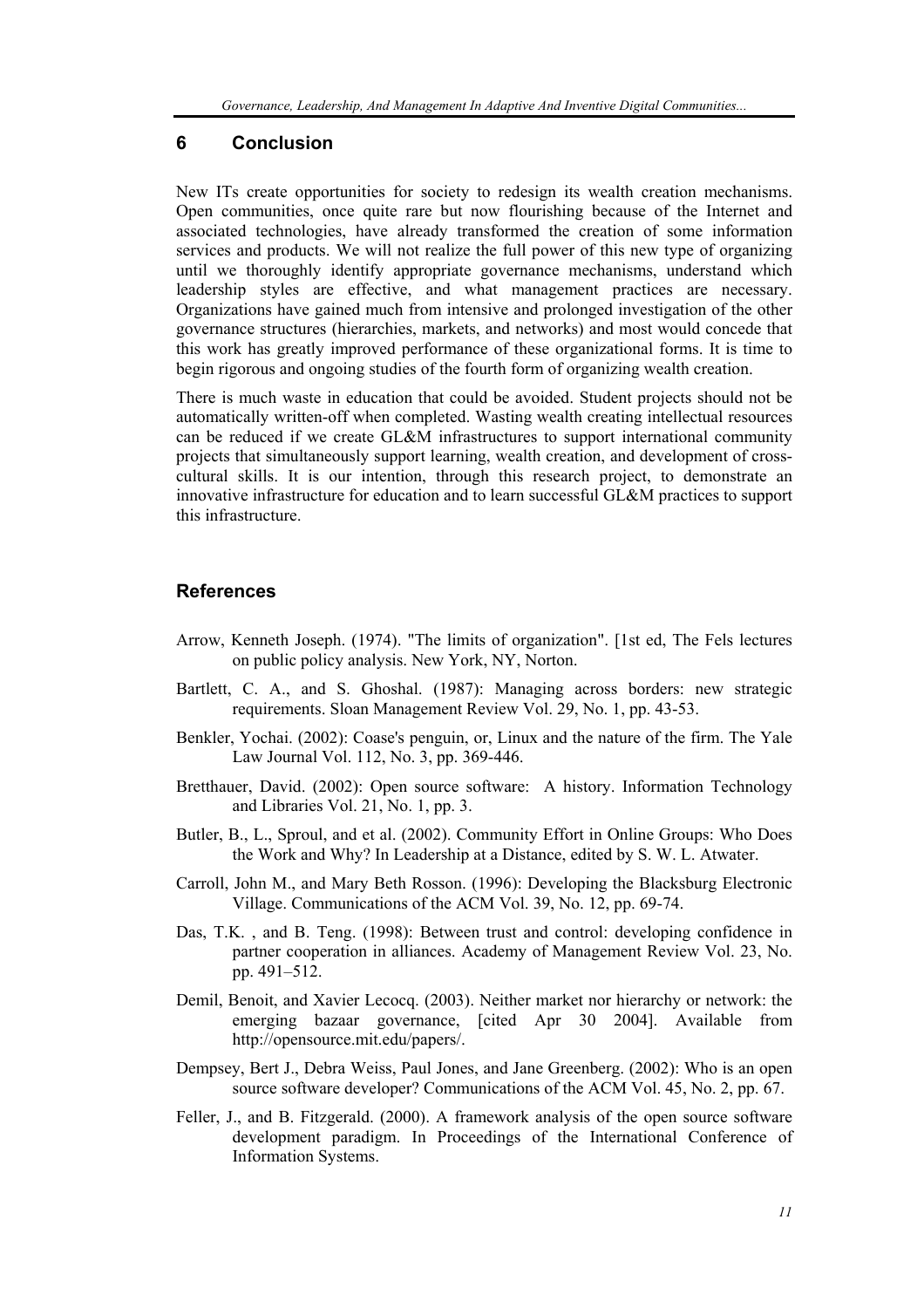- Fielding, Roy T. (1999): Shared leadership in the Apache project. Communications of the ACM Vol. 42, No. 4, pp. 42-43.
- French, J. R., and B. Raven. (1960). The bases of social power. In Group dynamics, edited by D. Cartwright and A. F. Zander. Evanston, IL: Peterson.
- Gallivan, M. (2001): Striking a Balance between Trust and Control in a Virtual Organization: a Content Analysis of Open Source Software Case Studies. Information Systems Journal Vol. 11, No. pp. 277-304.
- King, Storm A. (1996): Researching Internet communities: Proposed ethical guidelines for the reporting of results. Information Society Vol. 12, No. 2, pp. 119-127.
- Kotter, John P. (1990). "A force for change : how leadership differs from management". New York, NY, Free Press.
- Kuwabara, Ko. (2000): Linux: a bazaar at the edge of chaos. First Monday Vol. 5, No. 3, pp.
- Lakhani, Karim R, and Eric von Hippel. (2003): How open source software works: "Free" user-to-user assistance. Research Policy Vol. 32, No. 6, pp. 923.
- Lee, Fion S L, Douglas Vogel, and Moez Limayem. (2003): Virtual community informatics: A review and research agenda. JITTA : Journal of Information Technology Theory and Application Vol. 5, No. 1, pp. 47.
- Leuf, Bo, and Ward Cunningham. (2001). "The Wiki way : quick collaboration on the Web". Boston, Addison-Wesley.
- Lutters, Wayne G, Mark S Ackerman, and West Linn. (2003): Joining the backstage: Locality and centrality in an online community. Information Technology  $\&$ People Vol. 16, No. 2, pp. 157.
- Ormerod, Paul. (1999): Digital communities of interest. Business Information Review Vol. 16, No. 3, pp. 137.
- Rapoport, R. (1970): Three dilemmas of action research. Human Relations Vol. 23, No. 6, pp. 499-513.
- Raymond, D. R., and F. W. Tompa. (1988): Hypertext and the Oxford English Dictionary. Communications of the ACM Vol. 31, No. 7, pp. 871-879.
- Roberts, Russ. (2003). Why Linux Is wealthier than Microsoft. BusinessWeek, Nov 13, http://www.businessweek.com/technology/content/nov2003/tc20031119\_9737.ht m.
- Schmerken, I. (2000): Open-source investing: is Wall Street's research game over? Wall Street & Technology Vol. 18, No. 8, pp. 66-68.
- Schuler, Douglas. (1996). "New community networks : wired for change". Reading, Mass., Addison-Wesley Pub. Co.
- Sharma, S., V. Sugumaran, and B. Rajagopalan. (2002): A Framework for creating hybrid-open source software communities. Information Systems Journal Vol. 12, No. 1, pp. 7-25.
- Shumar, Wesley , and Ann K. Renninger. (2002). On conceptualizing community. In Building virtual communities: learning and change in cyberspace, edited by A. Renninger and W. Shumar. Cambridge: Cambridge University Press.
- Stewart, Katherine, and Sanjay Gosain. (2001). An exploratory study of ideology and trust in open source development groups. In Proceedings of the International Conference on Information Systems.